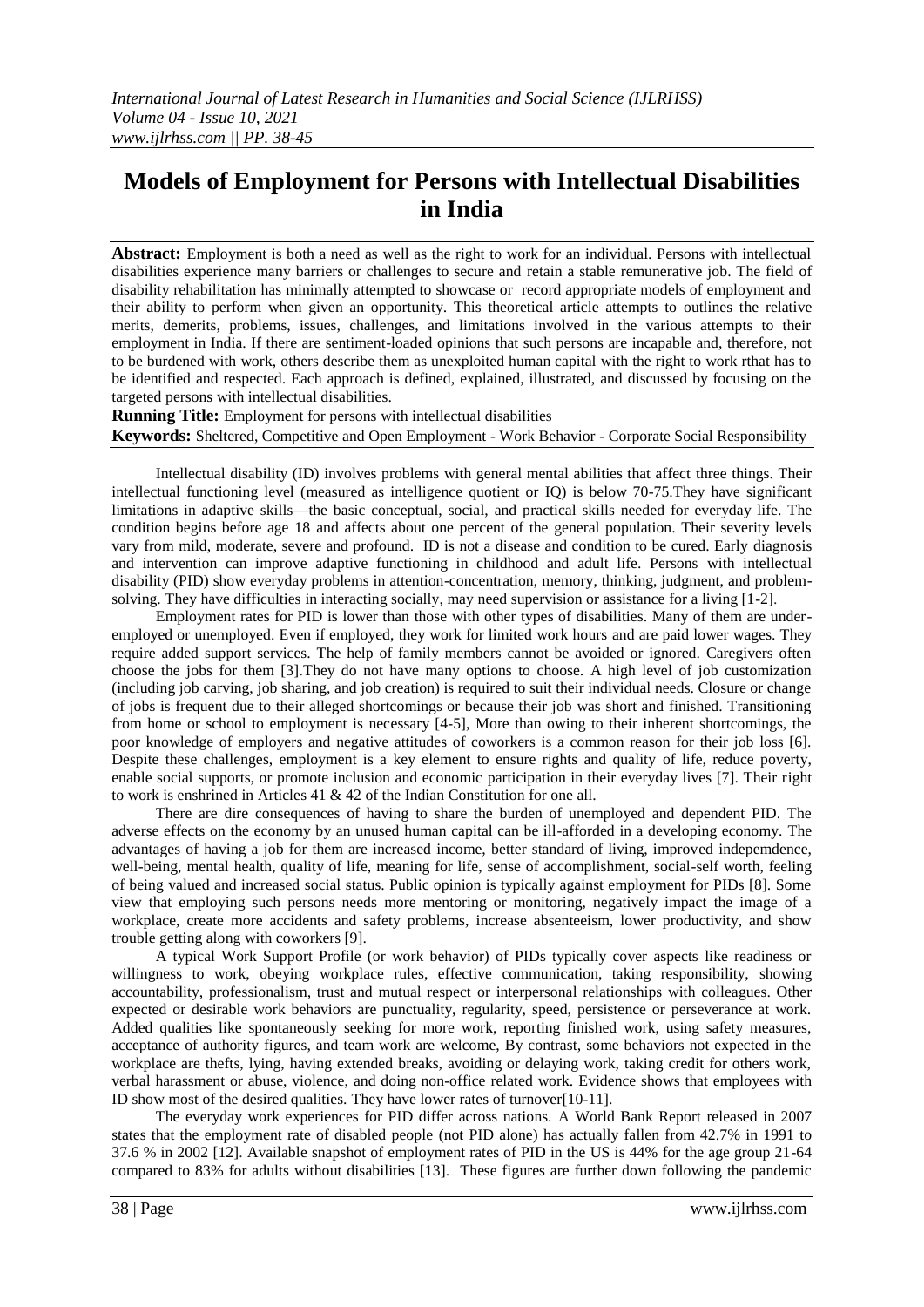### *www.ijlrhss.com || PP. 38-45*

across continents [14-15]. Figures are unavailable on employment rates on PIDs from India [16]. Statistics cannot tell the whole story [17]. In advanced countries, the well-being, independence, life experience, selfesteem, and life satisfaction of PIDs are likely to be high.

The common workplace experiences of PIDs are interpersonal conflict, gossip, bullying, victimization, communication problems, performance issues, poor job fit, discrimination, harassment, low motivation, and job satisfaction [18-19]. A crucial question is whether PIDs need to be employed at all? These persons are part of a social capital that cannot be ignored [20]. Several available employment models are recommended, such as contractual, interning, or apprenticeship, full-time or part-time competitive employment, train-and-place model, sheltered, supported, customized, group and self-employment. They are also classified as a charity, religious or moral model, medical model, social model, economic model, and the rights-based model, respectively [21].

The traditional medical model promotes a **train-place scheme** for rehabilitation. In this practice, PIDs are carefully assessed and trained on a range of job roles, duties, and responsibilities. They are then placed in the real world of work and under independent living situations. The training requires a few months or years. After that, they apply for a suitable job. By contrast, in the **place-train scheme,** the reverse is attempted. The placement is supported by on-the-job training [22]. The advantage of the latter scheme is that time lost on job search after a training period is saved. Attrition or extinction of learned job skills during the waiting period is prevented [23].

#### **1. Government Jobs:**

An ongoing debate is whether PIDs can be given a full-time government job or employment. Since its inception in the 1980s, the National Institute for Empowerment of Persons with Intellectual Disabilities (NIEPID; Formerly the National Institute for the Mentally Handicapped) has undertaken several projects to substantiate that such persons are capable of regular remunerative work-albeit with minor alteration or accommodation in the job entry or work conditions. For example, some jobs identified in Indian Railways include that of peon, messenger, cleaner, gardening assistant, waiting or retiring room attendants, servers, callboy, and khalasi in workshops. Other jobs identified outside government service, include packers, orderlies, sweepers, poultry-farm or sericulture assistants, bee-keepers, or other assistant level activities [24-25].

After enacting the Right of Persons with Disabilities Act (2017), the Department of Empowerment of Persons with Disabilities, Government of India, notified some posts for persons with autism and learning disabilities-but none for PIDs. This was done by adding one percent to the earlier three percent reservation quota for low vision and blindness, deaf and hard of hearing, and locomotor disability. Persons with multiple disabilities are subsumed under the category of ID. There are far too many for a slice of the cake. The PIDs are likely to lose in this count. The rules for implementing these mandateson job reservations for PID is unclear. The negative attitudinal barriers keep them out of the ambit for employment in government sectors [26-27].

The Ministry of Labour & Employment, Government of India, is the nodal hub to facilitate economic rehabilitation. There are more than 950 Employment Exchanges including about 50 Special Employment Exchanges for the disabled, over 20 Vocational Rehabilitation Centres (VRC) to evaluate their capabilities, and sponsor them to prospective employers. What started in 1968 as setting up two VRC in Mumbai and Hyderabad with training on different trades, such as, electronics, electrical, general mechanic, radio & TV repair, commercial practice, air-conditioning & refrigeration, automobile, cutting and tailoring, computer applications, woodwork, chair canning, arts &crafts, screen printing, photography, metal trades, secretarial practice, and painting has largely left out PIDs. The VRCs are now re-named as National Services Centres for Differently Abled. The Vadodara center caters exclusively to women with disabilities [28]. The VRCs have not been proactive in catering to PIDs. Even if a few individuals with IDs were accommodated in the different trades of the ongoing training programs, they could not enter the open job markets with those testimonials like similar trained peers with other types of disabilities.

Instead of anchoring on job reservations for PIDs, recent initiatives provide pay and work opportunities under various government schemes. Under the Mahatma Gandhi National Rural Employment Guarantee Act (2005), meant to enhance the livelihood security of people living in rural areas by assuring at least a hundred days of wage employment in a year, a small percentage (6 %) of PIDs were included. The works typically assigned to such persons were supplying drinking water, plantation, bringing, carrying, dumping, shifting, transferring materials, digging or leveling, putting mortar in the trolley and fencing [29].

District Rural Development Authority (DRDA) is a central government scheme wherein funds are released to manage and oversee the implementation of different anti-poverty programs of the Ministry of Rural Development. The Council of Advancement of People's Action and Rural Technology (CAPART) is an autonomous body set up by the Ministry of Rural Development to interface between the Government and NGOs seeking to improve the quality of life in India's rural areas. Training of Rural Youth for Self Employment (TRYSEM) is another centrally sponsored scheme of the 1990s for the rural poor in the age group of 18-35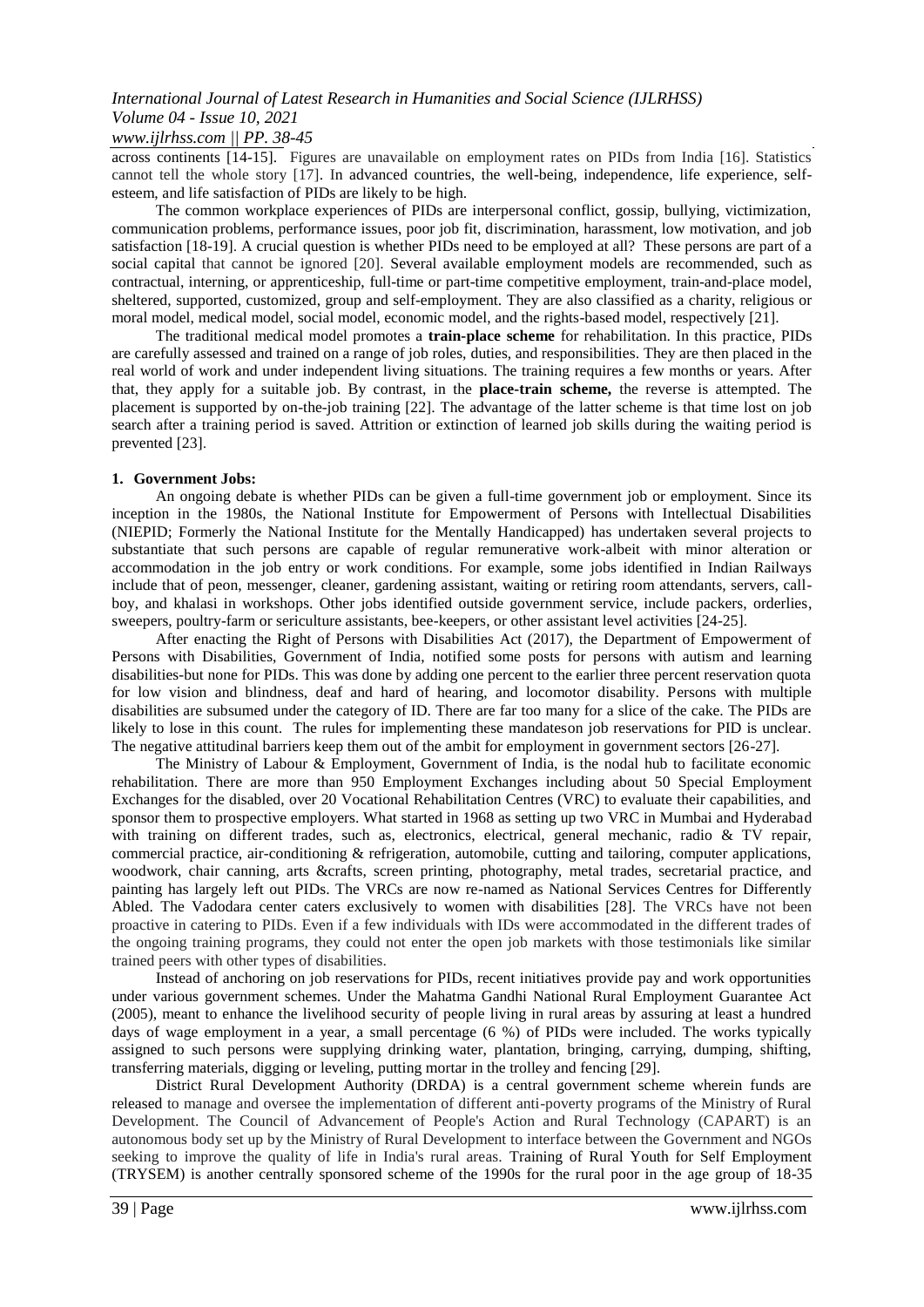### *International Journal of Latest Research in Humanities and Social Science (IJLRHSS) Volume 04 - Issue 10, 2021 www.ijlrhss.com || PP. 38-45*

years to take up income-generating activities (self/wage employment). Development of Women and Children in Rural Areas (DWCRA) and many such schemes are available for drawing funds or assistance for employment of disabled in the country. There is Government run Special Employment Exchanges for persons with disabilities. However, no empirical audit has been undertaken on how much these facilities and schemes have benefitted PIDs [30-31]. The NIEPID and its regional centers run a Diploma in Vocational Rehabilitation of Intellectually Disabled despite there being few takers for this course [32]

#### **2. Traditional or Family-based Employment:**

Familial entrepreneurship provides opportunities for skill development, social interaction, and participation in meaningful activity. Such arrangement respects and accommodates the true abilities of one another. While at work, the same rules apply to family members and other coworkers. All personal matters are kept personal, and business matters are kept business. The job duties and responsibilities of each worker are defined. Employment relationships, practices, and dynamics are surprisingly little explored in the literature and generally unobserved involving PIDs working in their family enterprises [33].

There are case instances of youth or adults with mild to moderate levels of intelligence who have been trained and placed in their family-based remunerative jobs. In one instance, a youth belonging to a rich family of corporate entrepreneurs in health, hospitality, beedi, and incense industry, was placed on a sinecure in their company. Another lad accompanied his father, a cloth merchant, during door-to-door sales of ladies' blouses or matching cloth in small towns and villages. A baker's son was placed on the sub-job of arranging pastries in a tray for window display. Another teenager was trained to assist his father in weighing, packing, or delivering goods in a retail store. Other examples of such persons employed as errands boys in a textile shop, for polishing works in goldsmithy, assistants in dairy or Agri farms, pet carers in kennels, or temple priests highlight this employment model. Attitudinal barriers often impede their employment in family-based occupations. Parents sometimes hesitate to employ the wards at an inferior or lower job level along with their other hired staff [34].

#### **3. Open or Competitive Integrated Employment:**

Mainstream or open-labor market employment occurs where the jobs are open to all people with or without disability. Barriers to open employment for PID include unstable labor market conditions, disrespect, under-valuing, and discrimination. In this scheme, minimum wages are assured. Securing a job in open employment and retaining them is a considerable challenge despite better pay and connections with the community. Most PIDs hold only entry-level jobs in retail, fast food, or office work. In the retail sector, are doing tasks like piling or stacking. In food services, they may wash dishes or deliver food. In office work, their routines typically include stamping, sorting and delivering mail, filing, and office coffee run. For example, Intel's Center for Economic Empowerment of Intellectually Challenged (CEEIC) has developed a specialized curriculum based on people with below-average intelligence needs and intellectual capabilities. Over hundreds of PIDs have been trained and placed. In-depth accounts of PIDs have shown that competitive employment builds invaluable life experiences, give them a place of work, and, above all, make them feel like an invaluable member of society, like everyone else [35].

#### 4. **Supported Employment:**

The concept of supported employment emerged in the 1980s for PIDs. This consists of paid work near or at a standard competitive wage. They have the opportunity to work alongside and associate with the nondisabled workers. This is a method of integration than inclusion. In other words, they have to cope or work in the same circumstances or conditions as their nondisabled peers. There are different forms of supported employment. For *individual placements*, an officer or job coach identifies the potentially suitable job, provides on-job training and other assistance to the individual in the workplace. The goal is to enable the employee to work at a competitive rate, produce the same quality of goods or services as the non-disabled worker. The support is provided as long as the employee needs assistance to achieve satisfactory levels of quality and productivity. When this goal is achieved, the individual is paid the same wages or given similar opportunities for career advancement. Sometimes, a team of PIDs work on specific tasks alongside the supervisor. In other instances, they are converted into a mobile work crew to complete tasks like gardening or cleaning as a contractual job. The tasks may include counting, weighing things to be packed, putting items in boxes or bags, labelling, and tagging packages. Others may be given kitchen work like sorting or cutting vegetables or stacking fridges. In a plant nursery, they help in watering, pruning, weeding, or lawn-mowing [36-37].

#### **5. Sheltered Employment:**

This involves a setting or environment in which PIDs receive customized services and training to develop work-related skills and behaviors. It is a self-contained work site without integration with nondisabled workers.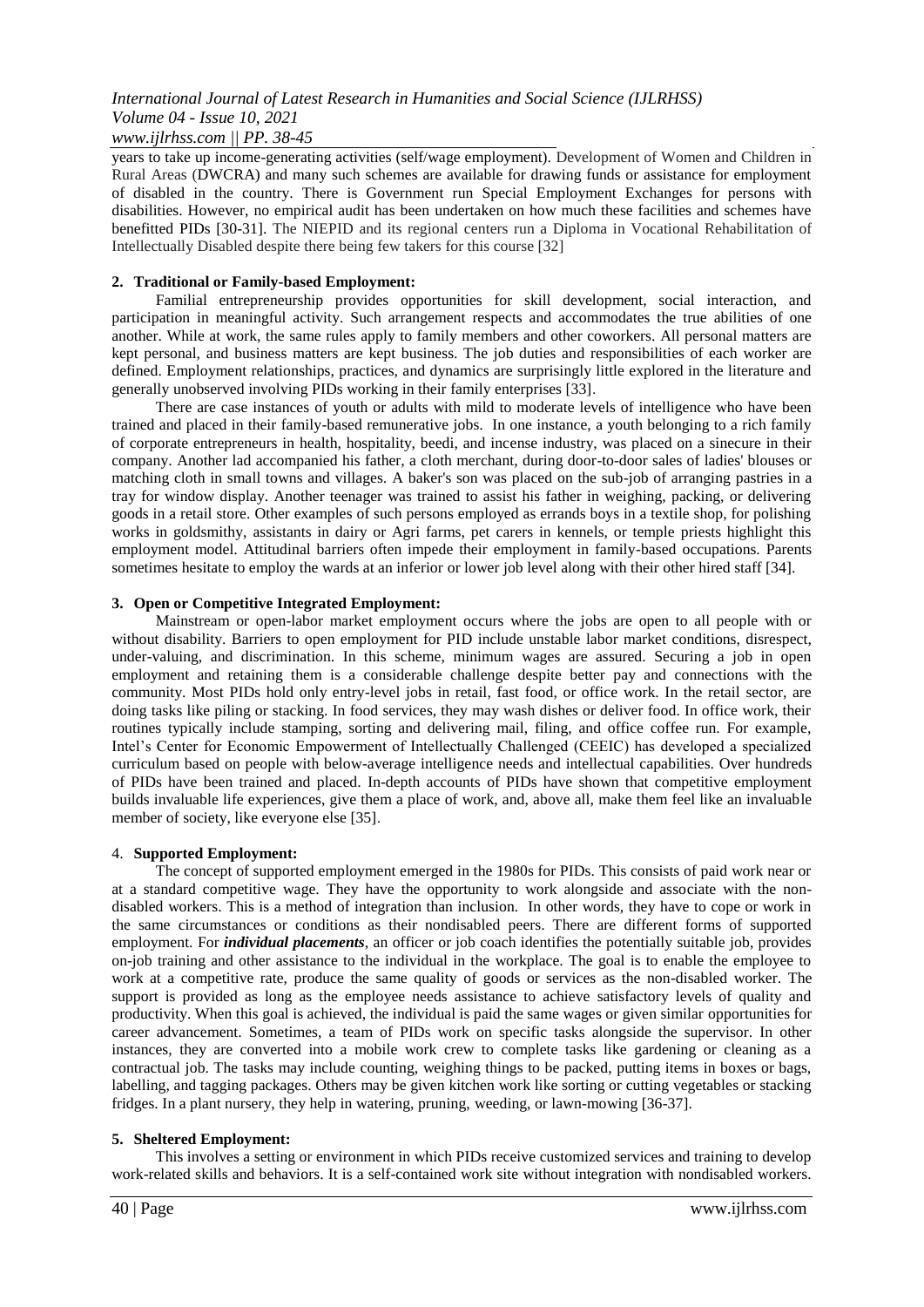### *www.ijlrhss.com || PP. 38-45*

Sheltered implies a safe and protected milieu [38]. Such facilities were started in the west by the church or charitable organizations solely for the uplift and spiritual redemption of the disabled (especially the blind) than for their vocational rehabilitation. Activities like knitting, weaving, chair caning, and music were used to engage these persons who were thought to be "unemployable" [39]. There is a growing trend to combine PIDs with peers affected by sensory or physical disabilities to train them in common trades like making files, paper bags, chalk-pieces, polishing, plastic molds, bookbinding, candle-making, and rolling incense sticks. Among the advantages of sheltered employment for PIDs are that it ensures safety, eases transportation, gives flexible work hours, retains their disability benefits, provides availability of personal supports and opportunities for relationship development [40-41].

Although positive on one side, such inclusions have few negative repercussions such as segregation, scapegoating, or separation of the PIDs as a minority sub-group [42]. Sheltered employment can sometimes become a trap for PIDs-particularly for those with a stronger skill potential. Ideally, there must be a gradual shift for any person from sheltered to supported and integrated employment to eventually competitive open employment over some time. Research opinion is divided on the impacts of the different types of employment on their quality of life [43]. Psychological well-being and job satisfaction are reported to be least for PIDs in sheltered rather than integrated employment [44], competitive employment [45], and community-based employment [46]. It is reported that PIDs in non-sheltered workplaces earn significantly more per week, work more hours, and cost less to serve than those in sheltered employment [47].

#### **6. Self-Employment:**

Self-employment is the state of working by oneself as a freelance or owner than as an employee. This approach involves getting paid by one's own work. When self-employed, one is in full control. They feel secure or empowered, can be passionate or more involved in their work, maybe homebound or within their community, and choose one's coworkers as well as by their time schedule [48]. Micro enterprises or small businesses with the scope of self-employment for PIDs is a strengths-based approach. They cover low-cost activities like preparation of necklaces, jewelry, or decorative gift items, painted wooden figures and letters, in-home child care services, pickups and deliveries, walking the pets, assistance in cooking, cleaning services, or other highly individualized person-centered or small-group oriented services [49-50]. The challenge of self-employment is greater for PIDs compared to their healthy peers or those with other types of disabilities. The income disparity is noticeable. Irregularity of income, not being able to work due to illness or injury, not being financially prepared for retirement,lack of training qualifications, and not being paid on time by a client are common experiences for self-employed PIDs [51-50].

#### **7. Group Employment**

This modified version of sheltered employment provides remuneration, involves parents and community, and fosters overall personality development in the trainees. The procedure involves forming parents associations or self-help groups, create awareness in the community on the capabilities and organize group employment for PIDs. In a project on "Employment leads persons with mental retardation towards independent living," nearly 133 jobs were identified, including 50 in the private sector. The trades were available at various production centers screen printing, lamination, candle making, mushroom cultivation, weaving, and packaging [53].

### **8. Community-Based Approaches**

The essence of this approach to the employment of PIDs is to house and train them within the community before facilitating their independent living and employment. According to one of these innovative approaches, as illustrated by Swayamkrushi-a voluntary organization rooted in Hyderabad, these persons are placed in group homes under the supervision of resident staff members and are trained in livelihood skills before returning to their respective families [54]. The homes appear like all other dwelling units in a locality without a name board. The residents organize their cooking, washing, and living, organize the family events, invite neighbors, exchange greetings, and interact as with any other family in the neighborhood. A highlight of the approach was the participation of the PIDs in a training program of the National Cadet Corps to receive training in camp craft, map reading, first-aid, and weapon training before culminating as participation during the Republic Day Parade. In a related study, non-professional resources available in the community were used to identify and place PIDs within their own community in trades from the rural sector [55-56].

#### **9. Corporate Social Responsibility (CSR)**

This contemporary self-regulating business model helps a company to become socially accountable. CSR helps society, raises morale in the workplace and improves the brand image of the company. In recent years,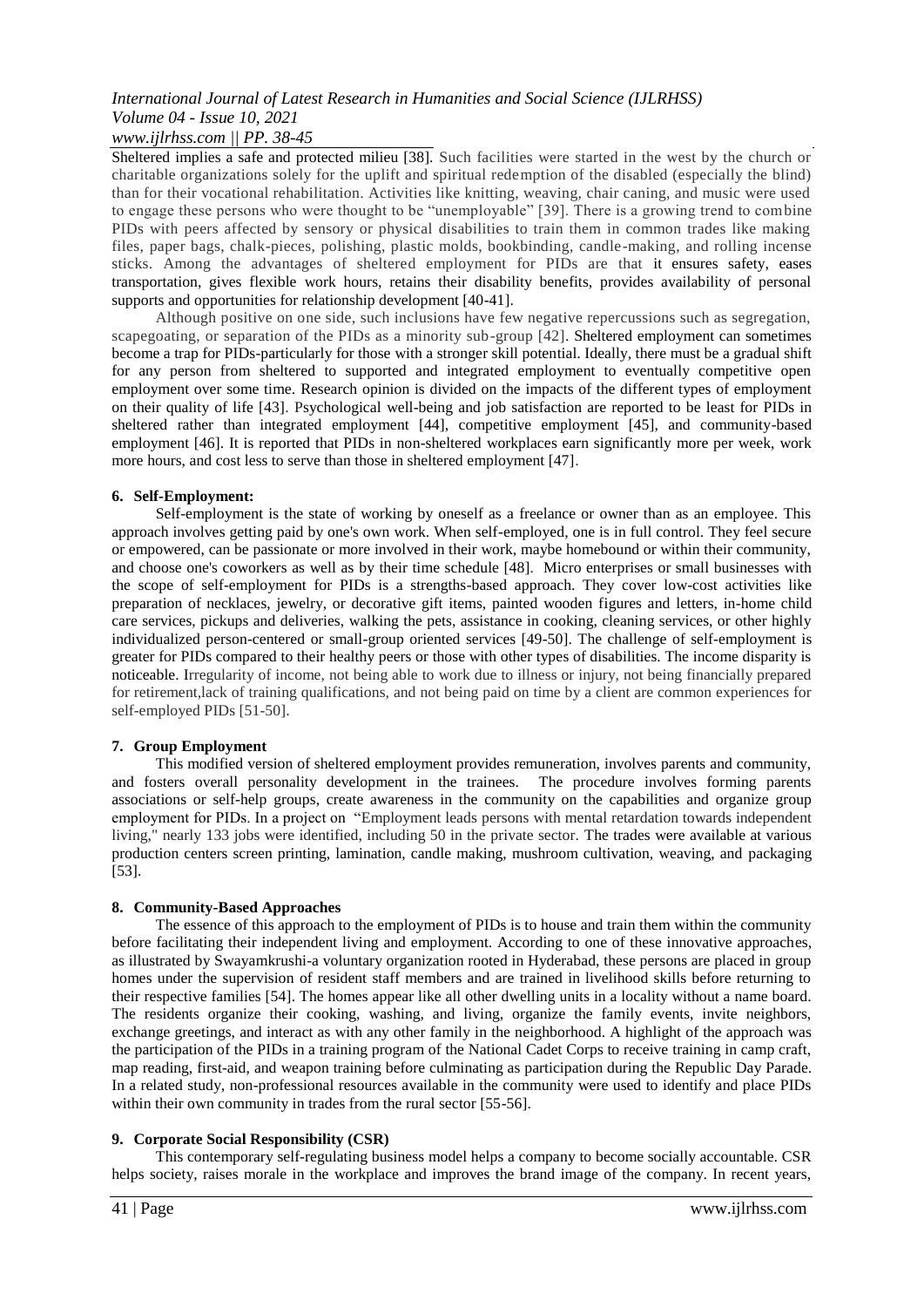## *www.ijlrhss.com || PP. 38-45*

several Multi-National Companies have undertaken CSR for disabilities. The SAKSHAM project of Spark Minda Group, for example, attempts to increase accessibility for PIDs. The Mind Tree, an L&T company, has partnered with the National Centre for Promotion of Employment for Disabled People (NCPEDP) to institute annual awards, create equal opportunities and an enabling work environment for such people. Other initiatives pioneered by HERO MOTO CORP, KHS Group, ANZ-India, Tech Mahindra Group, and others. Bank of America has been providing meaningful, supportive employment services for PIDs. Shakti Masala is another example of CSR practices for PIDs in a company that has grown from a humble trader of turmeric in Perundurai village, Erode District, Tamilnadu, during the 1970s [57].

There are intermittent news reports, such as Electronics Corporation of India Limited, a Government of India Enterprise located in Hyderabad, handed over a school bus for children with IDs, IDFC First Bank has partnered with an NGO to provide a monthly stipend for women with IDs, or Lemon Tree Hotels provide comprehensive education, vocational training and work opportunities for PIDs under their project titled MUSKAN. Big Bazaar of Future Group, in coordination with Mysore District Parents Association for Empowering Developmentally Disabled (MDPAED) launched an AUTISM QUIET HOUR for such persons to enjoy a hassle-free shopping experience in one of their retail outlets. CSR initiatives have sponsored other activities like a SPECIAL CRICKET TOURNAMENT termed as Corporate United Premier League (CUPL) with five players with autism in each team. The Association has successfully roped in 6-8 companies or business units, under their unique projects titled Sadhya, Kuteer, and Swayam, to employ around 30 PIDs periodically mentored or monitored by a specially qualified person tutor. The special employees are treated on par with other regular employees. Rather than pity and sympathy, moved by recognition of human rights, the corporates need to notify an Equal Opportunity Policy, particularly for PIDs. There is skepticism about CSR activities as merely greenwashing tactics. They convey false impressions, make unsubstantiated claims, deceive customers by providing misleading information about the cause for which they claim to work. In this entire discourse, CSR initiatives for PIDs have remained invisible and neglected compared to other types of disabilities [58-60].

#### **Summary**

PIDs need to work regardless of the type of employment provided at home, under sheltered, supported, or outside competitive, community-based jobs. The social service or philanthropy model advocates merely keeping them busy or engaged. There must be work to earn a living or contribute to the profits of the enterprise. The CSR Model for accomodating PIDs at their workstations needs to be stimulated. Whether or not affected by ID, every person is human capital or a social asset to be exploited to their fullest potential. The provision of equal opportunities, inclusion, non-discrimination, and accommodations are stressed.

#### **References**

- [1]. R. L. Schalock, R. Luckasson &M. J. Tassé. Defining, diagnosing, classifying, and planning supports for people with intellectual disability: an emerging consensus. *Siglo Cero Revista Española sobre Discapacidad Intelectual*, *52*(3), 29-36. 2021.
- [2]. S. Bhaumik, &R. Alexander. (Eds.). *Oxford textbook of the psychiatry of intellectual disability*. Oxford, UK: Oxford University Press. 2020.
- [3]. K. L. Bush &M. J. Tassé. Employment and choice-making for adults with intellectual disability, autism, and down syndrome. *Res. Dev. Disabil. 65*, 23-34. 2017.
- [4]. R. E. Cimera, S. Burgess&P. L. Bedesem. Does providing transition services by age 14 produce better vocational outcomes for students with intellectualdisabilities?. *ResPract Persons Severe Disabl.* 39, 47- 54. 2014.
- [5]. A. T. Thressiakutty &L. Govindarao. *The transition of persons with mental retardation from school to work: a guide*. Secunderabad: National Institute for the Mentally Handicapped. 2001.
- [6]. S. Olsson &C. Gustafsson. Employees' experiences of education and knowledge in intellectual disability practice. *J Policy Pract Intellect Disabil. 17*(3), 219-231.2020.
- [7]. R. Lysaght, J. Petner-Arrey, A. Howell-Moneta, &V. Cobigo. Inclusion through work and productivity for persons with intellectual and developmental disabilities. *J ApplResIntellect Disabil*, *30*(5), 922-935. 2017.
- [8]. S S. Wong, K. R. Ong, C. H. X. Teo, J. Y. Ng, A. J. Gwee, &A. Y. Toh. Development and validation of an instrument to assess work support needs of adults with intellectual disabilities in sheltered employment. *J Appl Res Intellect Disabil*, *34*(1), 295-306.2021.
- [9]. P. Burge, H. Ouellette-Kuntz, &R. Lysaght. Public views on employment of people with intellectual disabilities. *J Vocat. Rehabil. 26*(1), 29-37.2007.
- [10]. S. Venkatesan, T. C. Sivakumar, &V. G. D. Vepuri. Perceived patterns of work behaviors in adults with disabilities and impairments. *Indian J Clin. Psychol*. 21(1): 11-17. 1994.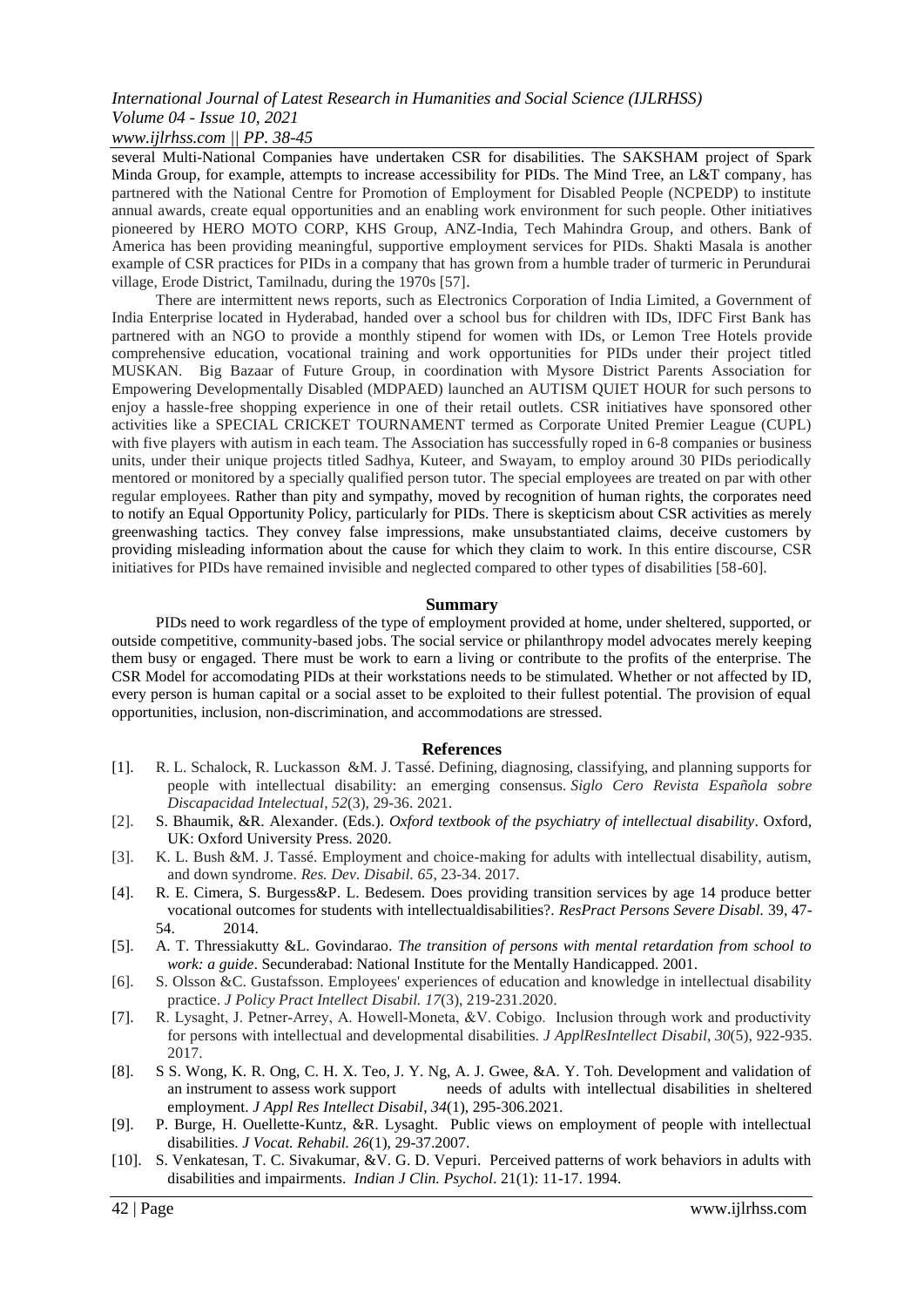*www.ijlrhss.com || PP. 38-45*

- [11]. V. G. D. Vepuri, S. Venkatesan, &T. C. Siva Kumar. Perception of work behaviors by vocational instructors in adults with mental retardation. *Journal of Personality & Clinical Studies.* 8(2): 111-115. 1992.
- [12]. P. B. O'Keefe. *People with disabilities in India: From commitments to outcomes* (No. 41585, pp. 1-186). Washington, DC: The World Bank.2007.
- [13]. G. N. Siperstein, R. C. Parker &M. Drascher. National snapshot of adults with intellectual disabilities in the labor force. *J Vocat. Rehabil. 39*(3), 157-165. 2013.
- [14]. W. Burn &S. Mudholkar. Impact of COVID-19 on mental health: Update from the United Kingdom. *Indian J.Psychiatry*, *62*(Suppl 3), S365.2020.
- [15]. N. Cortis,&G. van Toorn. The disability workforce and COVID-19: initial experiences of the outbreak. *Social Policy Research Centre, University of New South Wales*.2020.
- [16]. Government of India, Ministry of Statistics and Programme Implementation National Statistical Office Social Statistics Division. Persons with disabilities (Divyangjan) in India- A Statistical Profile: 2021. Available at: [http://www.nhfdc.nic.in/upload/nhfdc/Persons\\_Disabilities\\_31mar21.pdf](http://www.nhfdc.nic.in/upload/nhfdc/Persons_Disabilities_31mar21.pdf)
- [17]. V. Garrels &H. M. H. Sigstad. Employment for persons with intellectual disability in the Nordic countries: A scoping review. *J Appl Res Intellect Disabil*. 34(4): 993-1007. 2021.
- [18]. S. K. AlFozan &M. A. AlKahtani. Barriers to Employment for Individuals with Intellectual Disabilities: A Systematic Review.*J Crit. Rev.* 8(2): 1016-1028. 2021.
- [19]. S. M. Bennett &T. L. Gallagher. High School Students with Intellectual Disabilities in the School and Workplace: Multiple Perspectives on Inclusion. *Can. J. Educ. 36*(1), 96-124.2013.
- [20]. A. C. Hall &J. Kramer. Social capital through workplace connections: opportunities for workers with intellectual disabilities. *J Soc Work Disabil Rehabil*, *8*(3-4), 146-170.2009.
- [21]. S. Glicksman, C. Goldberg, C. Hamel, R. Shore, A. Wein, D. Wood &J. Zummo. Rights-based and person-centered approaches to supporting people with intellectual disability: A dialectical model. *Intellectual and developmental Disabilities*, *55*(3), 181-191.2017.
- [22]. P. W. Corrigan &S. G. McCracken. Place first, then train: an alternative to the medical model of psychiatric rehabilitation. *Social Work*, *50*(1), 31-39.2005.
- [23]. A. Migliore, K. Nye-Lengerman, O. Lyons, J, Bose, &J. Butterworth.A model of employment supports for job seekers with intellectual disabilities. *J. Rehabil.* 84(2), 3–13. 2018.
- [24]. D. Dey &R. P. Babu. Indian Governments' dilemma in inclusion of individuals with disabilities in organisations. *Int. J. Psychosoc. Rehabilitation*, *24*(04).2020.
- [25]. W. Ahmad &A. T. Thressiakutty. Promoting transition planning among individuals with intellectual disability: Involving special educators. *Journal of Psychosocial Research*, *15*(1), 89-98.2020.
- [26]. A. Kocman, L, Fischer, &G. Weber. The employers' perspective on barriers and facilitators to employment of people with intellectual disability: A differential mixed-method approach. *J Appl Res Intellect Disabil*. *31*(1), 120-131.2018.
- [27]. J. Kersh. Attitudes about people with intellectual disabilities: Current status and new directions. In *International review of research in developmental disabilities* (Vol. 41, pp. 199-231). New York: Academic Press.2011.
- [28]. D. S. Rajamohan &E. S. Devi. Entrepreneurial education for differently-abled people In India. *Int. J. Psychosoc. Rehabilitation*, *24*(05), 8922-8930.2020.
- [29]. K. P. Kumaran. Research Report Series 94: Inclusion of persons with disabilities under MNREGS: A study across three states. Telangana: National Institute of Rural Development. 2013.
- [30]. C Ramasubramanian. Special employment exchange for persons with psychiatric disability. *Indian J. Psychol. Med. 30*(2), 75-79.2008.
- [31]. Jacobs, J. W. Gleaning: sheltered employment for retarded adults in rural areas. *Mental Retardation*, 16(2): 118-122. 1978.
- [32]. E S., Devi &S. Rajamohan. National Institute for the empowerment of persons with intellectual disability (Divyangjan) in India training program: A study. *Mental Retardation*, *1*, 870-708.2021.
- [33]. J. Percival. *Families Creating Employment Opportunities for Individuals with Developmental Disabilities: Understanding the Contribution of Familial Entrepreneurship*. Routledge.2021.
- [34]. S. Rajamohan &E. S. Devi. An appraisal of the NHFDC's schemes for differently-abled people in India. *ZENITH International Journal of Business Economics & Management Research*, *9*(10), 1-10.2019.
- [35]. M. A. Voermans, E. F Taminiau, S. A. Giesbers, &P. J. Embregts. The value of competitive employment: In‐depth accounts of people with intellectual disabilities. *J Appl Res Intellect Disabil. 34*(1), 239-249.2021.
- [36]. A. Meltzer, R. Kayess, &S. Bates. Perspectives of people with intellectual disability about open, sheltered, and social enterprise employment. *Soc. Enterp. J.* 14, 225-244. 2018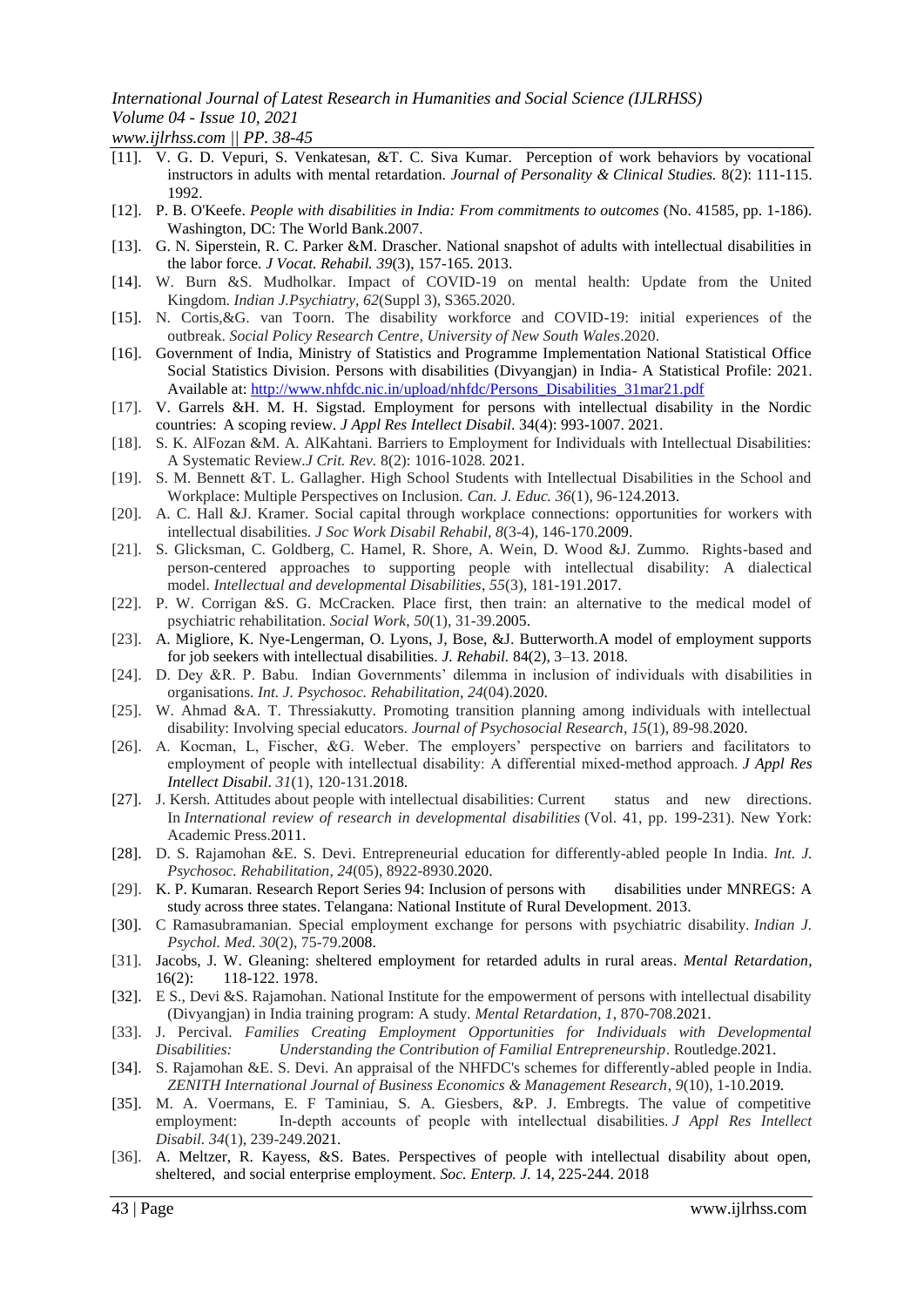*www.ijlrhss.com || PP. 38-45*

- [37]. A. Jahoda, J. Kemp, S. Riddell, &P. Banks. Feelings about work: A review of the socio‐emotional impact of supported employment on people with intellectual disabilities. *J Appl Res Intellect Disabil. 21*(1), 1- 18. 2008.
- [38]. A. J. Armstrong. Sheltered Employment. In: J. S. Kreutzer, J. DeLuca, B. Caplan. (eds).*Encyclopedia of Clinical Neuropsychology.* Springer, New York, NY. 2011.
- [39]. C. May-Simera. Reconsidering sheltered workshops in light of the United Nations Convention on the Rights of Persons with Disabilities(2006). *Laws*, *7*(1), 6.2018.
- [40]. E. W. Carter, S. Bendetson, &C. H. Guiden. Family perspectives on the appeals of and alternatives to sheltered employment for individuals with severe disabilities. *ResPract Persons Severe Disabl. 43*(3), 145-164.2018.
- [41]. A. Migliore, T. Grossi, D. Mank, &P. Rogan. Why do adults with intellectual disabilities work in sheltered workshops?. *J. Vocat.Rehabil. 28*(1), 29-40.2008.
- [42]. A. K. Agarwal & V. P. Sharma. Rehabilitation management of mentally retarded amongst physically disabled. *Indian Journal of Physical Medicine and Rehabilitation*, 13, 35-38.2002.
- [43]. R. Kober &I. R Eggleton. The effect of different types of employment on quality of life. *JIntellect. Disabil. Res. 49*(10), 756-760.2005.
- [44]. A. Akkerman, C. G. Janssen, S. Kef, &H. P. Meininger. Job satisfaction of people with intellectual disabilities in integrated and sheltered employment: An exploration of the literature. *Journal of Policy and Practice in Intellectual Disabilities*, *13*(3), 205-216.2016.
- [45]. D. Jiranek &N. Kirby. The job satisfaction and/or psychological well being of young adults with an intellectual disability and nondisabled young adults in either sheltered employment, competitive employment, or unemployment. *Australia and New Zealand Journal of Developmental Disabilities*, *16*(2), 133-148. 1990.
- [46]. B. Dague. Sheltered employment, sheltered lives: Family perspectives of conversion to community-based employment. *J Vocat. Rehabil. 37*(1), 1-11.2012.
- [47]. R. E. Cimera. Does being in sheltered workshops improve the employment outcomes of supported employees with intellectual disabilities? *J Vocat. Rehabil. 35*(1), 21-27.2011.
- [48]. D. Hagner &T. Davies. "Doing my own thing": Supported self-employment for individuals with cognitive disabilities. *J Vocat. Rehabil. 17*(2), 65-74.2002.
- [49]. S. H. Thoresen, A. Thomson, R. Jackson, & E. Cocks. Meaningful social and economic inclusion through small business enterprise models of employment for adults with intellectual disability. *J Vocat. Rehabil.* 49: 161-172.2018.
- [50]. J. Conroy, C. Ferris & R. Irvie. Microenterprise options for people with intellectual and developmental disabilities: an outcome evaluation. *Journal of Policy and Practice in Intellectual Disabilities*, 7 (4): 269-277. 2010.
- [51]. G. E. Shaheen. "Inclusive Entrepreneurship": A process for improving self-employment for people with disabilities. *J. Policy Pract. 15*(1-2), 58-81.2016.
- [52]. C. Griffin, D. Hammis, B. Keeton, &M. Sullivan. *Making self-employment work for people with disabilities*. Baltimore: Paul H. Brookes.2003.
- [53]. A. T. Thressiakutty & L. G. Rao. *Hope beyond hope: Some success stories. Employment leads persons with mental retardation towards independent living*. Secunderabad: National Institute for the Mentally Handicapped. 2000.
- [54]. M. F. Hayden, K. C. Lakin, B. K. Hill, R. H. Bruininks, &T. H. Chen. Placement practices in specialized foster homes and small group homes for persons with mental retardation. *Mental Retardation*, *30*(2), 53. 1992.
- [55]. P. H. Rao, S. Venkatesan, &V. G. D. Vepuri. Community-basedrehabilitation services for people with disabilities: An experimental study. *Int J Rehabil Res.* 16(3): 245-250. 1992.
- [56]. P. H. Rao, S. Venkatesan, &V. G. D. Vepuri. Employment opportunities for mentally handicapped individuals in rural areas: A proposed model. *J. Indian Acad. Appl. Psychol.* 20(2): 131-137. 1994.
- [57]. A. Pandilakshmi. Corporate social responsibilities and Sakthi masala –a unified success. *Int. J. Adv. Res. Innov. Ideas Educ.* 3(2): 424-426. 2017.
- [58]. R. Gould, S. P. Harris, C. Mullin, &R. Jones. Disability, diversity, and corporate social responsibility: learning from recognized leaders in inclusion. *J Vocat. Rehabil. 52*(1), 29-42.2020.
- [59]. M. Vasan. *Corporate Social Responsibility*. New Delhi: Edu Pedia Publications. 2015.
- [60]. D. Crowther &T. Duarte-Atoche. (2014). Responsibility and intellectualdisability. *REVISTA INTERNACIONAL DE SOCIOLOGIA*, *72*, 45-70.2014.